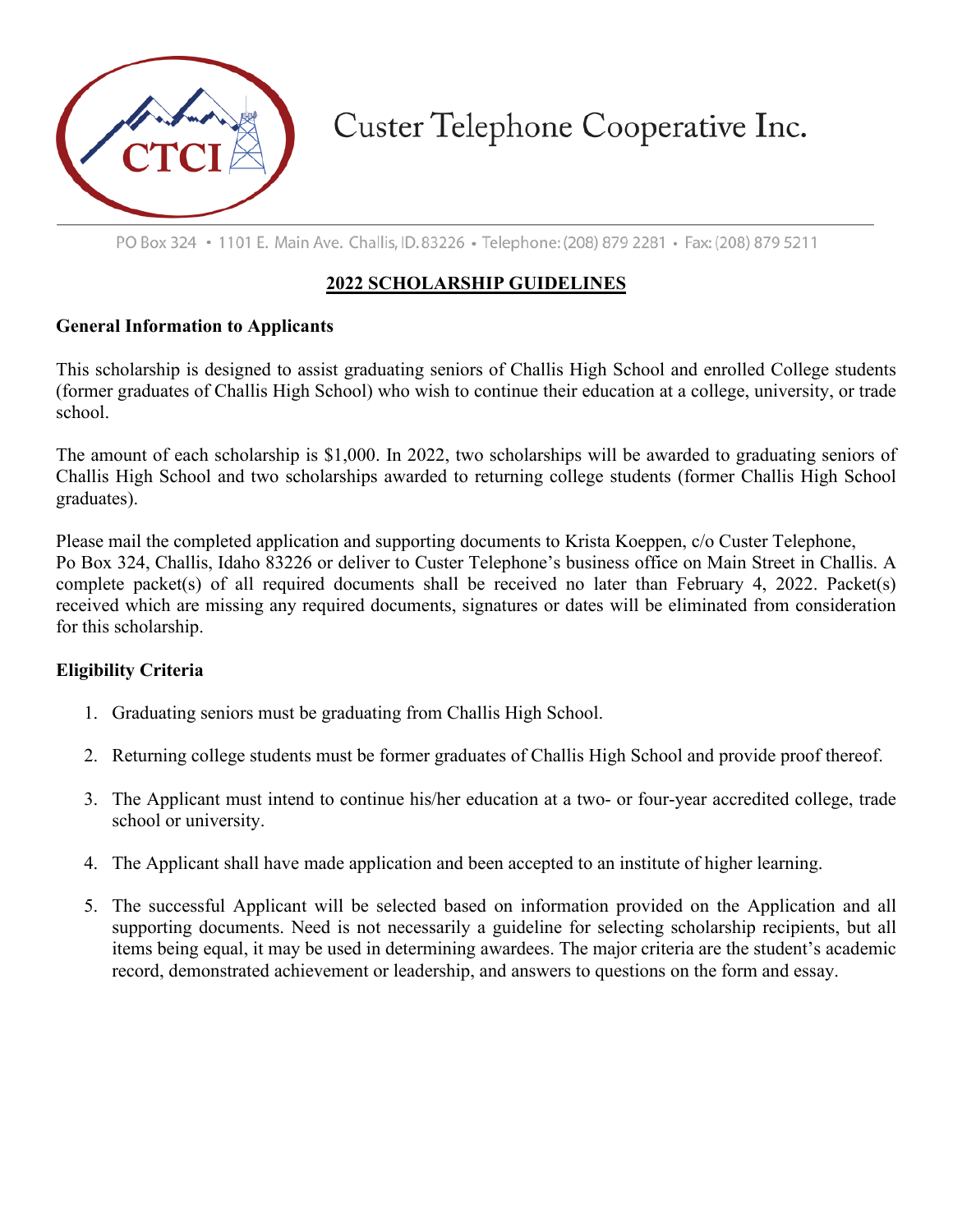#### **Required Documentation**

- 1. Graduating Challis High School seniors are required to provide all the following documents as listed in Items a through c below:
	- a. Completed Application and Essay in type written form, signed and dated.
	- b. An official transcript with school seal of applicant's high school grades including the first semester of applicant's senior year.
	- c. Provide one (1) letter of recommendation.

#### **Any packet(s) received missing any required documents, signatures or dates will be eliminated from consideration for this scholarship.**

- 2. Returning college students (former graduates of Challis High School) are required to provide all the following documents as listed in Items a through d below:
	- a) Complete Application and Essay in type written form, signed and dated.
	- b) An official transcript(s) of applicant's grades for the first semester.
	- c) Provide one (1) letter of recommendation.
	- d) Copy of diploma or final transcript with school seal and graduation date, indicating self is a former graduate of Challis High School.

#### **Any packet(s) received missing any required documents, signatures or dates will be eliminated from consideration for this scholarship.**

- 3. Finalists may be asked to appear for a brief interview.
- 4. Successful applicants must enroll within the academic school year (Fall 2022 or Spring 2023) or forfeit the award. The check will be made out jointly to the applicant and college, trade school or university and mailed to the school.
- 5. Successful applicants to be notified on or before March 1, 2022.
- 6. Please complete the application by typing or reproducing this form on your own word processor. The application is also available online at [www.custertel.net.](http://www.custertel.net/)